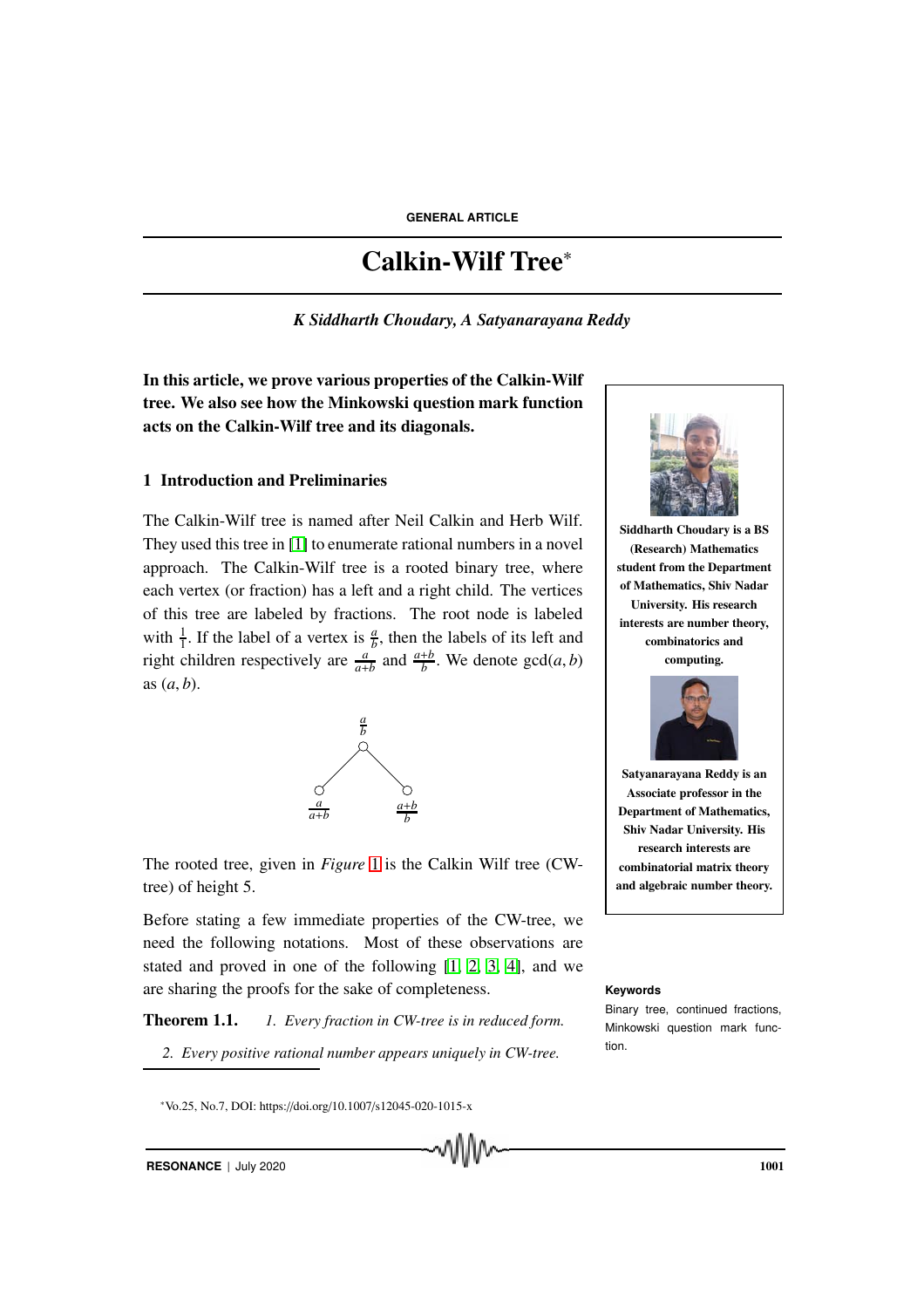Figure 1. CW-tree of height 5.



- *3. At any given level, denominator of any fraction is equal to the numerator of its successive fraction (fraction on its right).*
- *4. The jth vertex in any given level is the reciprocal of jth vertex form the end of that level.*
- *5. Every vertex is the product of its children.*
- *6. Product of all the elements in a given level is* 1.
- *7. Sum of simplicities of all elements in a level is* 1.
- *8. Product of complexities of all the elements in a level is a perfect square.*
- *9. Sum of traces of all the elements at a level n is* 2 · 3 *n*−1
- *10. Sum of complexities at level n is equal to the sum of squares of traces at level n* − 1.
- *11.* Sum of all elements in a level n is  $3 \cdot 2^{n-2} \frac{1}{2}$ .

Proof. We prove all these results except Part 2 using mathematical induction on heights of levels.

using mathematical induction on levels.

*Proof of Part 1*. The only fraction at level 1 is  $\frac{1}{1}$  and  $(1, 1) = 1$ . Assume that all the fractions at level *k* are in reduced form. Since every fraction (or vertex) at level  $k + 1$  is a child of a fraction at level *k*. Hence it is sufficient to prove  $(a + b, b) = 1 = (a, a + b)$ .

Product of all the elements in a given level is 1. Sum of simplicities of all elements in a level is 1. Product of complexities of all the elements in a level is a perfect square.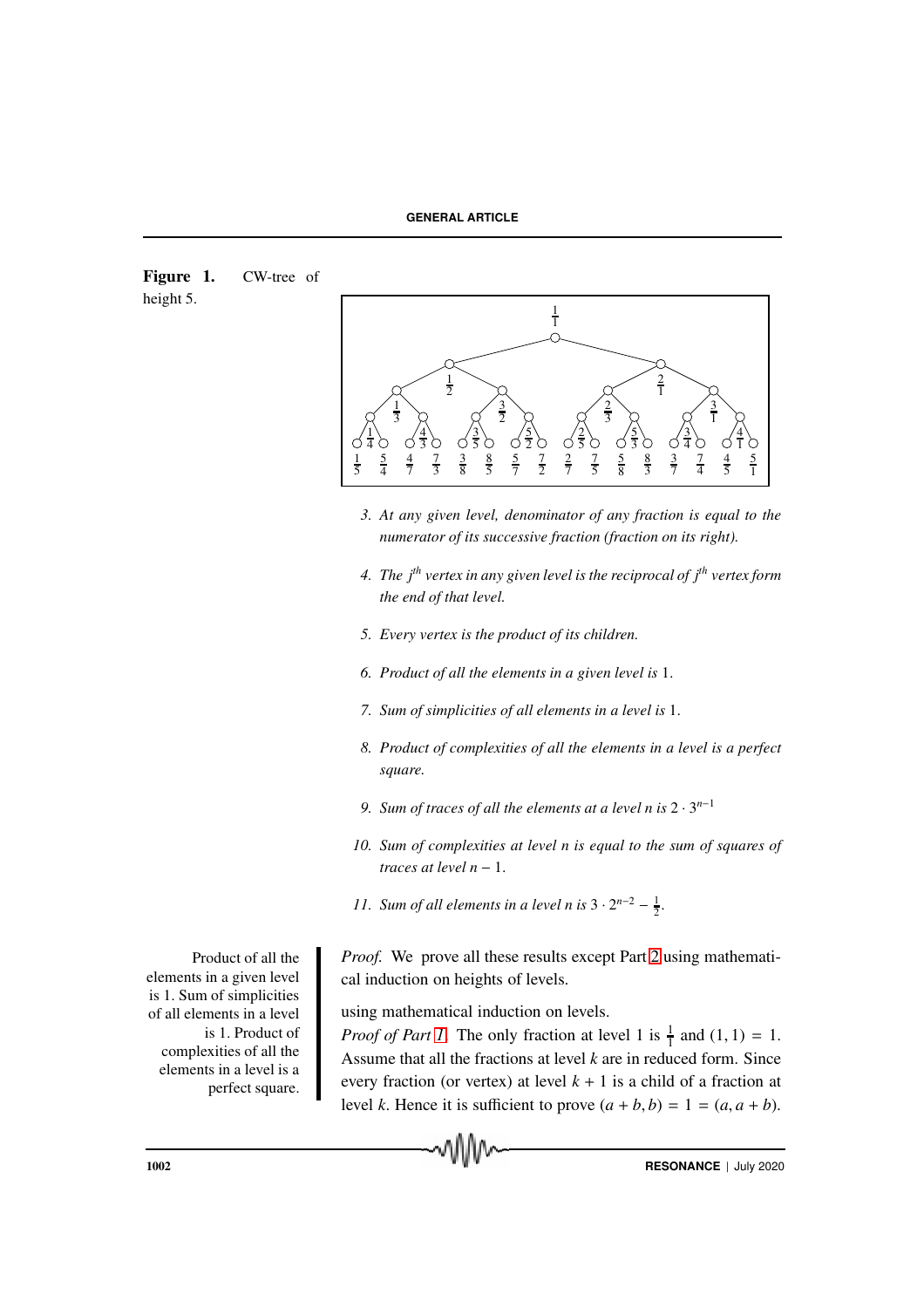But this follows immediately from  $(a, b) = 1$ .

*Proof of Part 2*. Existence: Let *S* be the set of all positive rationals in the simplified form which do not occur in the CW-tree. Assume *S* is non-empty.

Let *D*(*S* ) be the set of all denominators of elements in *S*. Since  $D(S)$  is the nonempty subset of N, by well-ordering principle, it has a least element say *b*. Let  $S_b$  be the set of all rationals in *S* whose denominator is *b*. Again by well-ordering principle, the set of numerators of the elements of  $S_b$  has a least element say *a*. If *a*  $\frac{a}{b}$  < 1, then its parent  $\frac{a}{b-a}$  occurs in CW-tree as *b* − *a* < *b*. Now if  $\frac{a}{b-a}$  is a fraction in the tree, then its left child  $\frac{a}{b}$  is also a fraction from the tree. Hence we get the required contradiction. Proof is similar when  $\frac{a}{b}$  < 1.

Uniqueness: Let  $T$  be the non-empty set of all positive rationals which occur more than once in the CW-tree. Let  $D(T)$  be the set of all denominators in *T*. Since  $D(T)$  is a non-empty subset of N, from well-ordering principle,  $D(T)$  has the smallest element say *b*. Let  $D<sub>b</sub>$  be the set of elements of *T* whose denominator is *b*. Let the smallest element in  $D_b$  is  $\frac{a}{b}$ .

If  $\frac{a}{b}$  <1, then its parent  $\frac{a}{b-a}$  occurs at least twice in the tree as *a*  $\frac{a}{b}$  occurs at least twice. This is a contradiction as *b* is the least denominator in *T*. Similar situation arises if  $\frac{a}{b} > 1$ . Hence the result follows.

*Proof of Part 3*. Clearly true for level 2 as it can be seen in *Figure* 1. Assume two consecutive terms at a level *k* are  $\frac{a}{b}$  and  $\frac{b}{c}$ . Then the right child of  $\frac{a}{b}$  and the left child of  $\frac{b}{c}$  are  $\frac{a+b}{b}$  and  $\frac{b}{b+c}$ respectively. And they also satisfy the required property. Hence proved.

*Proof of Part 4*. Clearly true for the fractions at level 1 and level 2. Let  $\frac{a}{b}$  be the *j*<sup>th</sup> vertex from the right and  $\frac{b}{a}$  be the *j*<sup>th</sup> vertex from the left at level  $k$ . Then at level  $k + 1$ , it is easy to see that  $(2j-1)$ <sup>th</sup> and  $(2j)$ <sup>th</sup> vertex from the left are  $\frac{a}{a+b}$  and  $\frac{a+b}{b}$  (children of  $\frac{a}{b}$ ). And  $(2j - 1)$ <sup>th</sup> and  $(2j)$ <sup>th</sup> vertex from the right are  $\frac{b}{a+b}$  and

**RESONANCE** | July 2020 1003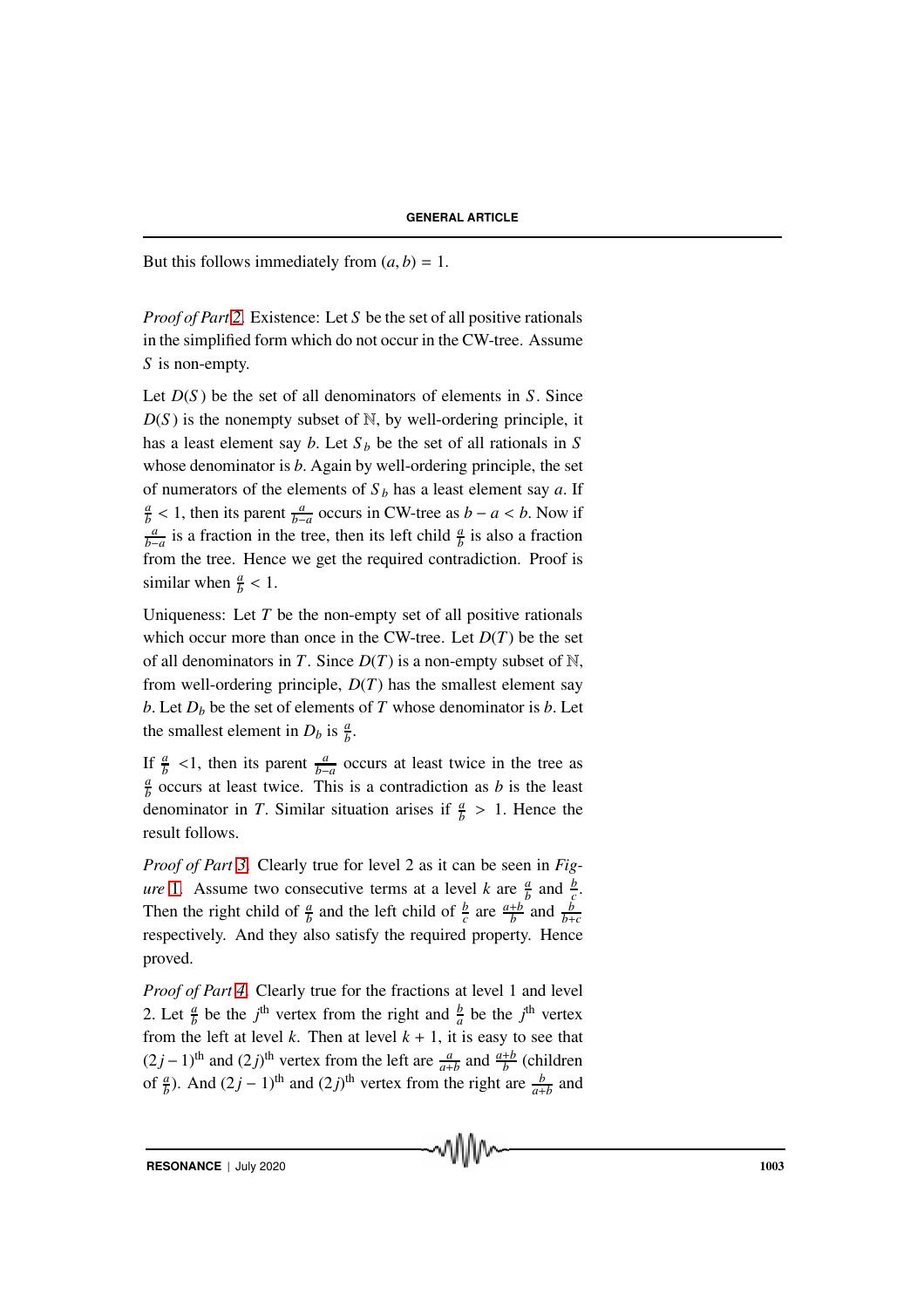*a*+*b*  $\frac{ab}{a}$  (children of  $\frac{b}{a}$ ). Thus the result is true for the fractions at level  $k + 1$ .

*Proof of Part 5*. Let the vertex be  $\frac{a}{b}$ . Then, the children of this vertex are  $\frac{a}{a+b}$  and  $\frac{a+b}{b}$ . Their product is the initial vertex  $\frac{a}{b}$ .

*Proof of Part 6*. From Part 5, the product of all the elements at level *k* equals the product of all the elements at level  $k - 1$ . By continuing in this order, we get that the product of all the elements in level *k* equals the product of all the elements in level 1, which is 1. Also follows from Part 4.

*Proof of Part 7*. Sum of simplicities of children of a vertex  $\frac{a}{b}$  is

$$
s\left(\frac{a}{a+b}\right)+s\left(\frac{a+b}{b}\right)=\frac{1}{a(a+b)}+\frac{1}{(a+b)b}=\frac{1}{ab}=s\left(\frac{a}{b}\right).
$$

Hence sum of simplicities of all the fractions at any level is equal to the sum of simplicities of fraction at level 1, which is 1.

*Proof of Part 8*. Product of complexities of children of a vertex  $\frac{a}{b}$ is

$$
c\left(\frac{a}{a+b}\right)c\left(\frac{a+b}{b}\right) = a(a+b)(a+b)b = (a+b)^{2}c\left(\frac{a}{b}\right).
$$

Thus the product of all complexities at a level *n* is  $d^2$  times the product of all complexities at level *n* − 1.

*Proof of Part 9*. Sum of traces of children of  $\frac{a}{b}$  is

$$
t\left(\frac{a}{a+b}\right) + t\left(\frac{a+b}{b}\right) = 3(a+b) = 3t\left(\frac{a}{b}\right).
$$

Thus sum of traces of all elements at level *n* is thrice the sum of traces of all elements at level  $n - 1$ . Sum of traces of elements in level 1 is 2. Hence sum of traces of elements in level *n* is  $2 \cdot 3^{n-1}$ .

*Proof of Part 10.* Sum of complexities of children of  $\frac{a}{b}$  is

$$
c\left(\frac{a}{a+b}\right)+c\left(\frac{a+b}{b}\right)=a(a+b)+b(a+b)=(a+b)^2=t\left(\frac{a}{b}\right)^2.
$$

*Proof of Part 11*. Let  $\frac{a}{b}$  and  $\frac{b}{a}$  be fractions at level *n*−1. Then sum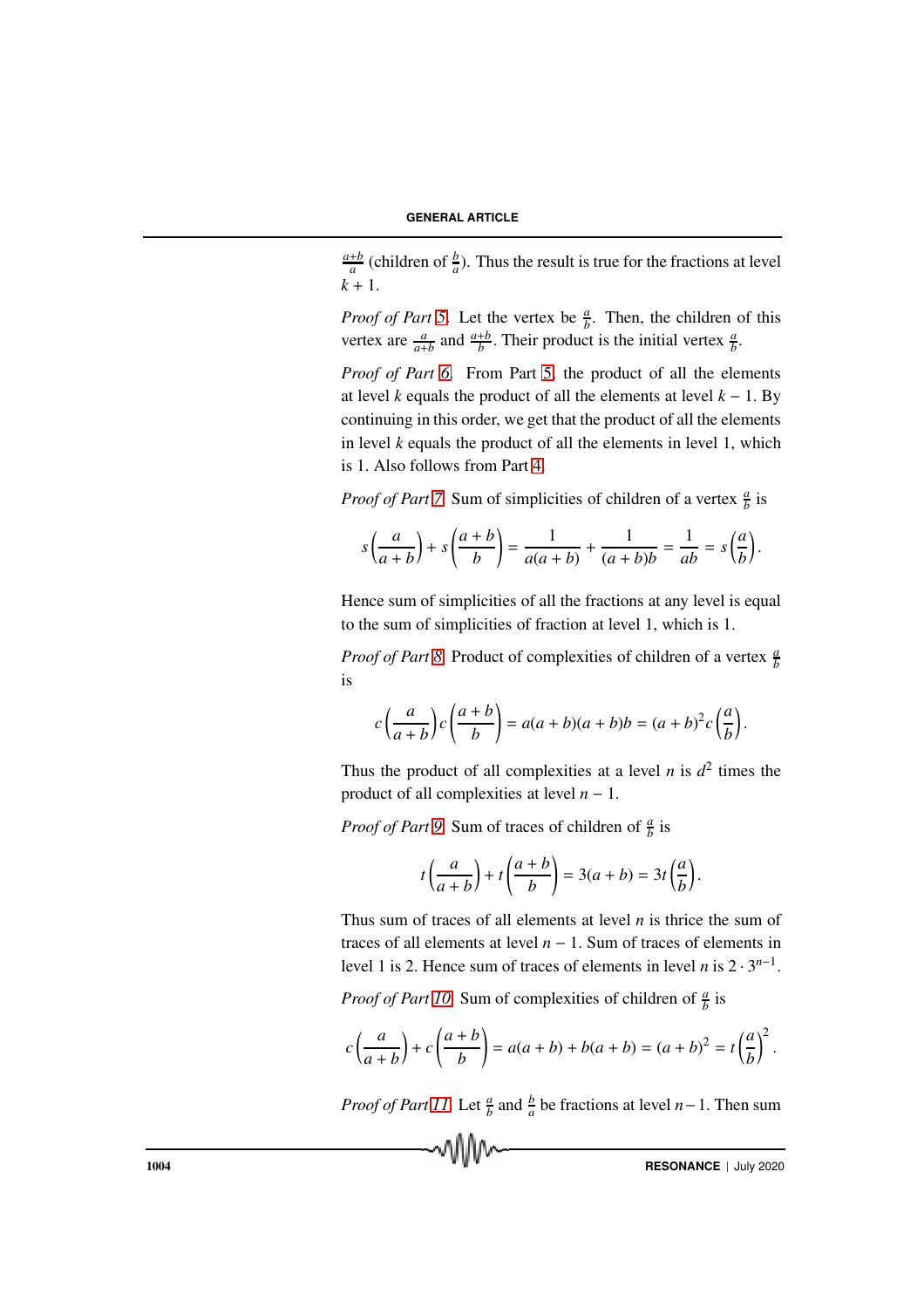of children of  $\frac{a}{b}$  and  $\frac{b}{a}$  is

$$
\frac{a}{a+b} + \frac{a+b}{b} + \frac{b}{a+b} + \frac{a+b}{a} = 3 + \frac{a}{b} + \frac{b}{a}.
$$

Hence the sum of all elements at level *n* is  $3 \cdot 2^{n-3}$  + the sum of all elements at level *n* – 1. Therefore, the sum of all elements at level *n* is  $3 \cdot 2^{n-3} + 3 \cdot 2^{n-4} +$  $\cdots$  + 3  $\cdot$  2<sup>-1</sup> + sum of all elements in level 1 =  $\frac{3}{2}$  $\frac{3}{2}(2^{n-2}+2^{n-3}+\cdots+$  $(2 + 1) + 1 = \frac{3}{2}$  $\frac{3}{2}(2^{n-1}-1)+1=3\cdot 2^{n-2}-\frac{1}{2}$ 2 . В последните поставите на пример.<br>Село в поставите поставите на пример. По поставите на пример. По поставите на пример. По поставите на пример.<br>Село в поставите на пример. По поставите на пример. По поставите на пример.

### 2 Continued Fractions and CW-tree

Definition 2.1. *A fraction of the form*

$$
a_0 + \cfrac{1}{a_1 + \cfrac{1}{a_2 + \cfrac{1}{a_3 + \dots + \cfrac{1}{a_{n-1} + \cfrac{1}{a_n}}}}}
$$
(1)

*is called finite continued fraction, where*  $a_0, a_1, \ldots, a_n$  *are real numbers and also*  $a_1, a_2, \ldots, a_n$  *are positive where as*  $a_0$  *may be negative. The numbers*  $a_1, a_2, \ldots, a_n$  *are called* partial denominators. *Such a fraction is called simple if all*  $a_i \in \mathbb{Z}$ .

One can prove the following well known result by induction [5]. Its converse can be proved using the Euclidean algorithm.

Theorem 2.1. *Every finite simple continued fraction represents a rational number.*

Let  $r \in \mathbb{Q}, r > 1$  and  $r = [a_0; a_1, a_2, \dots, a_n]$ . Then it is easy to see that  $\frac{1}{r} = [0; a_0, a_1, a_2, \dots, a_n]$ . Thus the sum of terms of continued of *r* is same as that of  $\frac{1}{r}$ . Further, if  $[a_0; a_1, a_2, \dots, a_n]$ is a continued fraction with  $a_n > 1$ , then  $[a_0; a_1, a_2, \ldots, a_n]$  $[a_0; a_1, a_2, \ldots, a_n - 1, 1]$ . Thus continued fraction of a rational number is not unique.

Following result provides an interesting property of continued fractions at a given level in CW-tree.

We denote the continued fraction in equation (1) by  $[a_0; a_1, a_2, \ldots, a_n]$ .

**RESONANCE** | July 2020 1005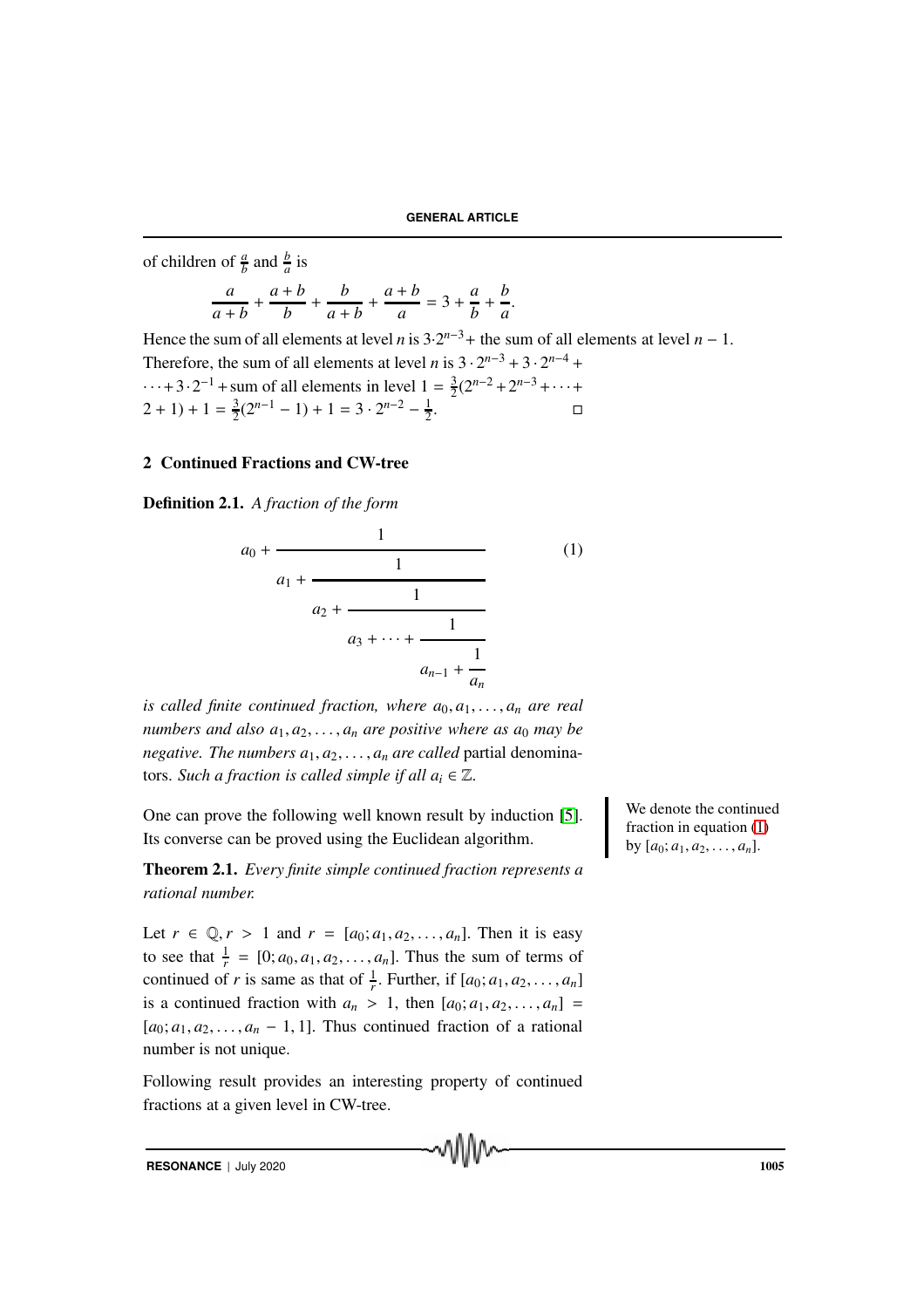Theorem 2.2. *Sum of the terms in a continued fraction of any fraction from the level n of CW-tree is n*.

*Proof.* We prove the result by induction on heights of levels in CW-tree. The only fraction at level 1 is  $\frac{1}{1}$  whose continued fraction is [1; ]. Assume the result is true for level *k*. That is if  $r = \frac{a}{b}$ *b* is a fraction at a level *k* and  $[a_0; a_1, a_2, \ldots, a_n]$  is its continued fraction. Then  $a_0 + a_1 + \cdots + a_n = k$ . Since every fraction at level  $k + 1$  is a child of a fraction at level  $k$ , it is sufficient to prove the result for  $\frac{a}{a+b}$  and  $\frac{a+b}{b}$ . Further from Part 4 of Theorem 1.1 we can assume  $r = \frac{a}{b}$  $\frac{a}{b}$  > 1. Now

$$
\frac{a}{a+b} = \frac{1}{\frac{a+b}{a}} = \frac{1}{1+\frac{b}{a}} = [0; 1, a_0, a_1, a_2, \dots, a_n],
$$

$$
\frac{a+b}{b} = 1 + \frac{a}{b} = [a_0 + 1; a_1, a_2, \dots, a_n].
$$

Hence the result follows.

$$
\Box
$$

The following result establishes a one to one correspondence between continued fraction and  $P(r)$  for any fraction on  $r$  of CWtree.

**Theorem 2.3.** *If*  $[a_0; a_1, a_2, \ldots, a_n]$  *continued fraction of vertex r* of CW-tree, then  $P(r)$  is  $R^{a_0}L^{a_1}R^{a_2}\cdots L^{a_n}$  or  $L^{a_0}R^{a_1}L^{a_2}\cdots R^{a_n}$ *depending on n is even and or respectively.* Conversely if  $P(r) \in \{R^{a_0}L^{a_1}R^{a_2}\cdots L^{a_n}, L^{a_0}R^{a_1}L^{a_2}\cdots R^{a_n}\},\$  then  $r = [a_0; a_1, a_2, \ldots, a_n].$ 

#### 3 Diagonals of CW-tree

In this section, we study some sequences called the *left* and *right* diagonals of CW-tree. Here diagonals are sequence of fractions in the tree which share the relative positions on consecutive levels. In order to study these diagonals we associate two matrices of size  $n \times 2^{n-1}$  to a CW-tree of height *n*. One of the matrix corresponding

Let *r* be a vertex in CW-tree, we denote the unique path from root node  $\frac{1}{1}$  to *r* as *P*(*r*) and it is of the form  $R^{a_0}L^{a_1}R^{a_2}\cdots L^{a_n}$  or  $L^{b_0}R^{b_1}L^{b_2}\cdots R^{b_n}$ . Here  $R$ and *L* indicates right and left directions respectively.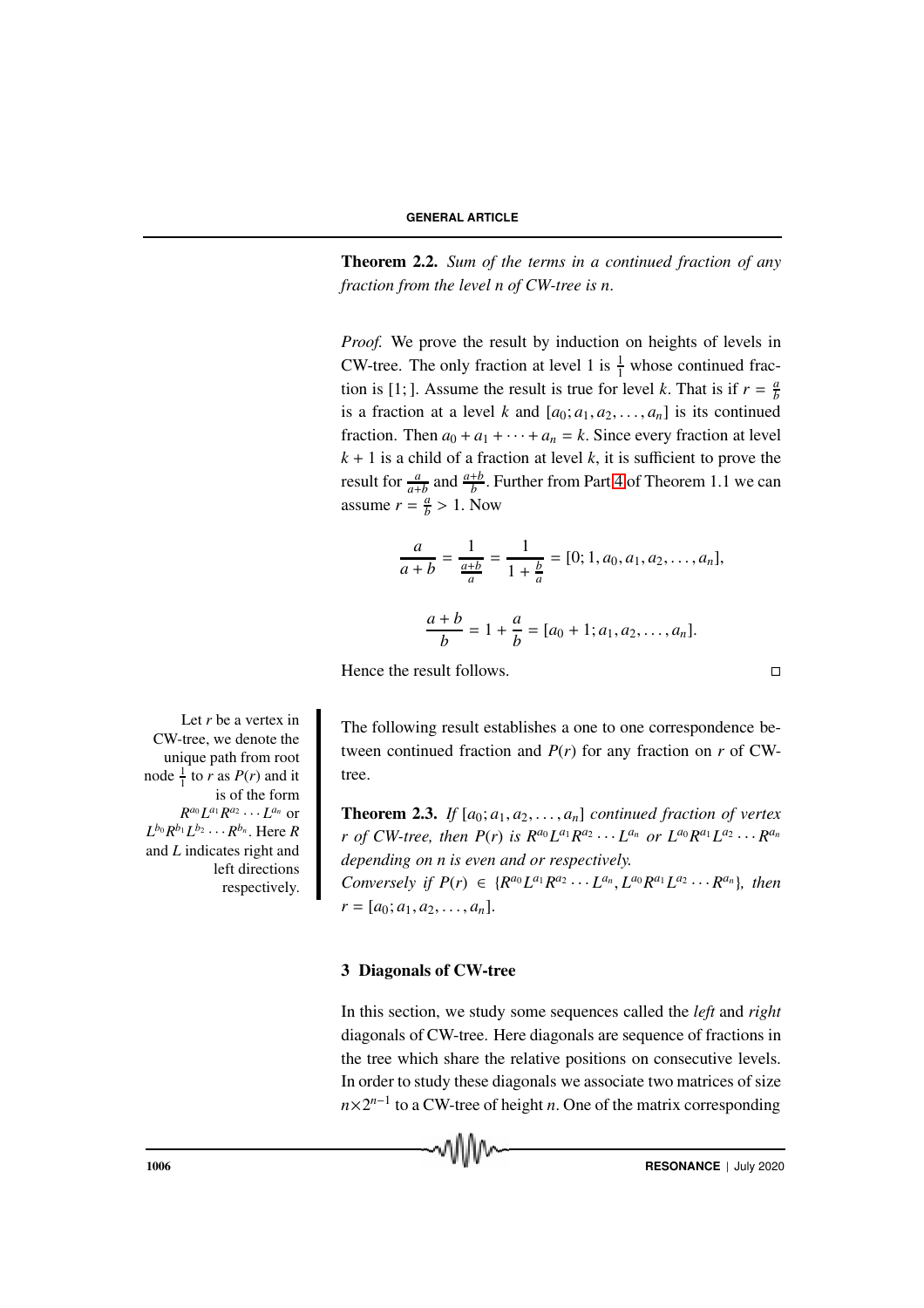to height 4 of CW-tree is denoted by  $L^4$  and

$$
L^{4} = \begin{bmatrix} \frac{1}{1} & 0 & 0 & 0 & 0 & 0 & 0 & 0 \\ \frac{1}{2} & \frac{2}{1} & 0 & 0 & 0 & 0 & 0 & 0 \\ \frac{1}{3} & \frac{3}{2} & \frac{2}{3} & \frac{3}{1} & 0 & 0 & 0 & 0 \\ \frac{1}{4} & \frac{4}{3} & \frac{3}{5} & \frac{5}{2} & \frac{2}{5} & \frac{5}{3} & \frac{3}{4} & \frac{4}{1} \end{bmatrix}.
$$

The entries of the rows of this matrix are taken from the first four levels of the *Figure* 1. Another matrix denoted  $R^n$  is obtained from  $L^n$  by keeping zero entries as it is and  $(R^n)_{ij} = \frac{1}{(L^n)_{ij}}$  if  $(L^n)_{ij} \neq 0$ . If we consider entire CW-tree, then corresponding matrices of infinite size are denoted by *L* and *R* respectively.

It is clear that it is sufficient to study the left diagonals. First few left diagonals are given below.

| 1. $L_1 = (\frac{1}{n})$                 | 6. $L_6 = \left(\frac{3n+21}{2n+1}\right)$    |
|------------------------------------------|-----------------------------------------------|
| 2. $L_2 = \left(\frac{n+1}{n}\right)$    | 7. $L_7 = (\frac{2n+1}{3n+1})$                |
| 3. $L_3 = \left(\frac{n+1}{2n+1}\right)$ | 8. $L_8 = (\frac{3n+1}{n})$                   |
| 4. $L_4 = (\frac{2n+1}{n})$              | 9. $L_9 = (\frac{n+1}{4n+3})$                 |
| 5. $L_5 = \left(\frac{n+1}{3n+2}\right)$ | 10. $L_{10} = \left(\frac{4n+3}{3n+2}\right)$ |

Non-zero entries from each column of *L* forms a sequence called the *left diagonal* of the CW-tree. The sequence corresponding to the first column denoted  $L_1$  is given by  $\frac{1}{1}, \frac{1}{2}, \frac{1}{3}, \dots$  or simply  $(\frac{1}{n})$ . Hence from the definition of *R*, the first right diagonal is  $R_1 = (\frac{n}{1}).$ 

Matthew Gagne [6] conjectured  $n<sup>th</sup>$  terms for few left diagonals. The following result is in that direction.

**Theorem 3.1.** Let  $L_n = \left(\frac{aj+b}{ci+d}\right)$  $\left(\frac{a j + b}{c j + d}\right)$  be the n<sup>th</sup> left diagonal in the CW*tree for n>1. Then*  $L_{2n-1} = \left(\frac{a j + b}{(a+c) j + (b-a) j + (b-a) j + (c-a) j + (d-a) j + (d-a) j + (e-a) j + (e-a) j + (f-a) j + (f-a) j + (f-a) j + (f-a) j + (f-a) j + (f-a) j + (f-a) j + (f-a) j + (f-a) j + (f-a) j + (f-a) j + (f-a) j + (f-a) j + (f-a) j + (f-a) j + (f-a) j + (f-a) j + (f-a) j + (f-a) j + (f-a) j + (f-a) j + (f-a) j + ($  $\left(\frac{a+j+b}{(a+c)j+(b+d)}\right)$  and  $L_{2n} = \left(\frac{(a+c)j+(b+d)}{cj+d}\right)$  $\frac{(c)^{j+(b+d)}}{c^{j+d}}$ .

*Proof.* Let  $t_{k,n}$  be the  $n^{\text{th}}$  element in  $k^{\text{th}}$  level. We have that the children of  $t_{k,n}$  are  $t_{k+1,2n-1}$  (left child) and  $t_{k+1,2n}$  (right child). Let  $t_{k,n}$  be the first element in  $L_n$ . Then  $t_{k+1, 2n-1}$  and  $t_{k+1, 2n}$  are the first elements of  $L_{2n-1}$  and  $L_{2n}$ . By induction, we get that the  $j^{\text{th}}$ elements of  $L_{2n-1}$  and  $L_{2n}$  are left and right children of  $j<sup>th</sup>$  element of  $L_n$  respectively. Hence for n>1  $j^{th}$  terms of  $L_n$ ,  $L_{2n-1}$  and  $L_{2n}$ are  $\left(\frac{aj+b}{ci+d}\right)$  $\left(\frac{aj+b}{(a+c)}\right), \left(\frac{aj+b}{(a+c)}\right)$  $\left(\frac{a^{j+b}}{(a+c)^{j+(b+d)}}\right)$  and  $\left(\frac{(a+c)^{j+(b+d)}}{c^{j+d}}\right)$  $\left(\frac{c}{c} + \frac{d}{d}\right)$  respectively.  $\Box$ 

MM

Above result can be expressed in terms of trees as follows.

**RESONANCE** | July 2020 1007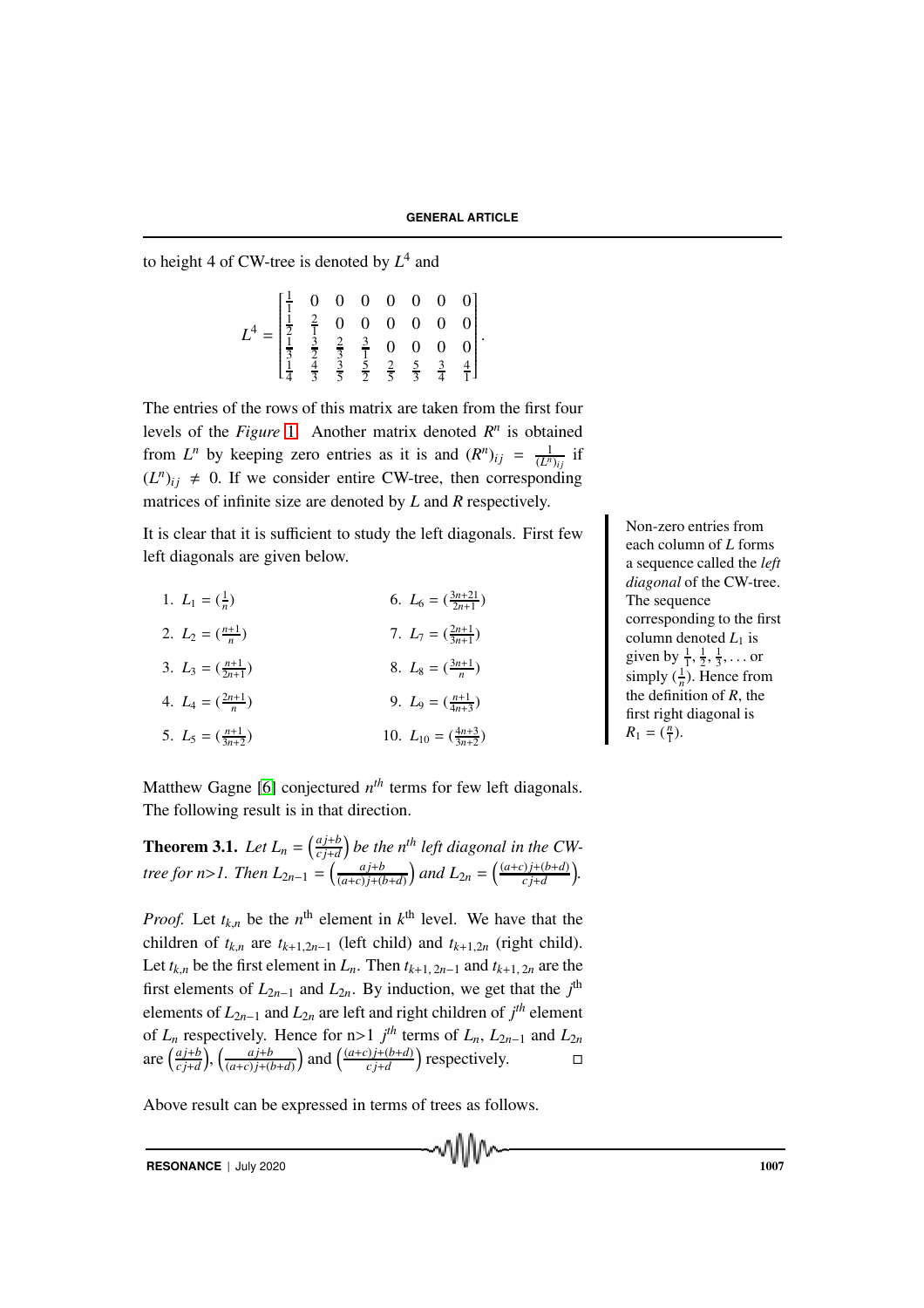**GENERAL ARTICLE**



Figure 2. Diagonals of

CW-tree. By splitting the coefficient terms and the constant terms into separate trees, we get



Let  $b_n$  denote the sequence of numerators of fractions of CW-tree i.e.,  $(b_n) = (1, 1, 2, 1, 3, 2, 3, 1, 4, 3, 5, \ldots)$ . Therefore, if  $t_n = \frac{b_{n-1}}{b_n}$  $\frac{b_{n-1}}{b_n},$ the coefficient term of  $L_{n+1}$  is  $t_n$ .

vVV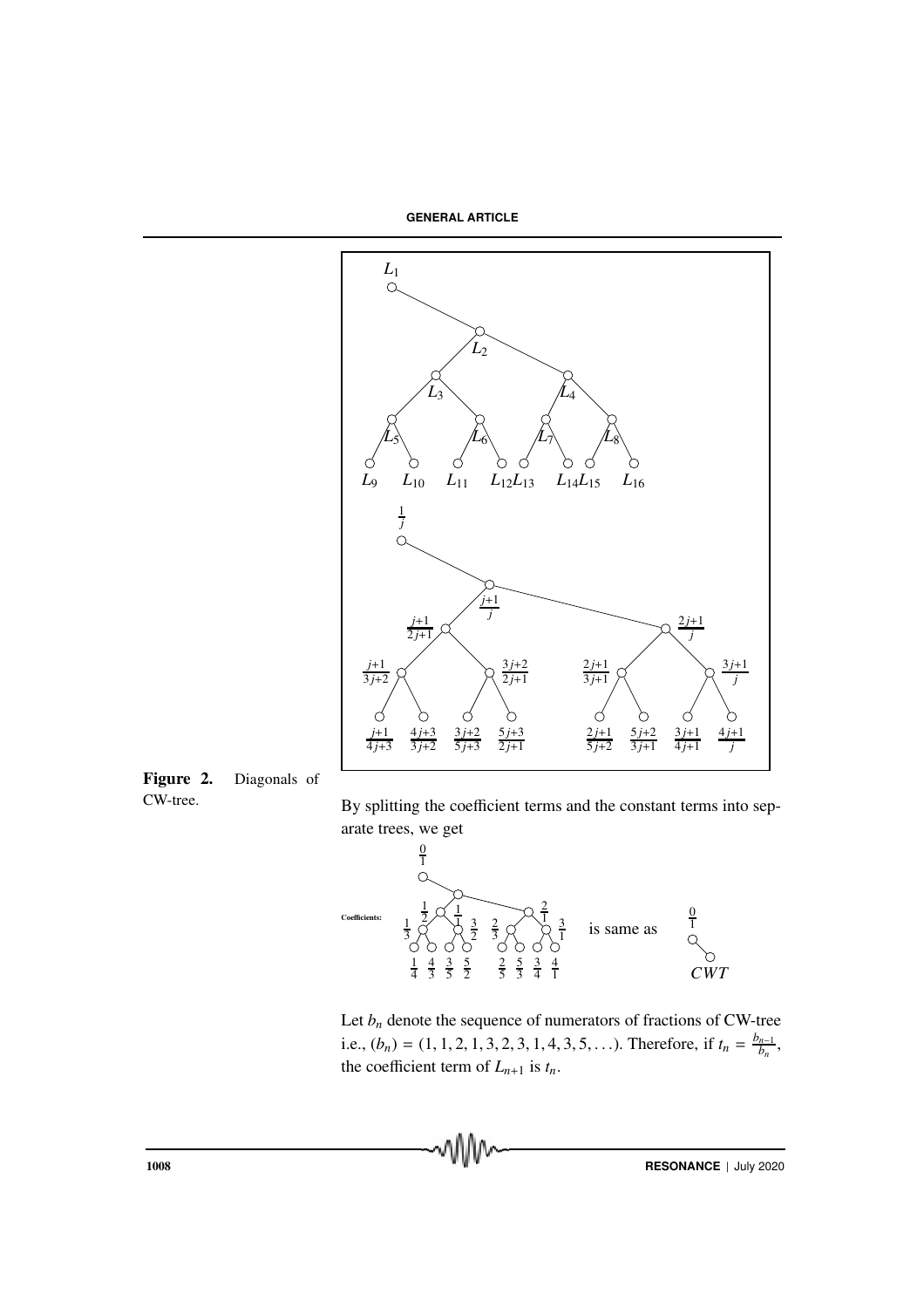

For constant term of  $L_{n+1}$ , let  $k = max\{x \in \mathbb{N} \cup \{0\} : n \sum_{i=0}^{x} 2^{\lfloor log_2 n \rfloor - i} \geq 0$ . Then, constant term of  $L_{n+1}$  is  $t_m$  where m  $=$ **n** + 2<sup>[log<sub>2</sub>n]–*k*-1</sup> -  $\sum_{i=0}^{k} 2^{[log_{2}n]-i}$ .

Therefore,  $L_{n+1} = \frac{a_n j + a_m}{b_n j + b_m}$  $\frac{a_n j + a_m}{b_n j + b_m}$ .

The following results are immediate, hence we omit the proofs.

**Corollary 3.2.** *If*  $L_n$  *denote the*  $n^{\text{th}}$  *left diagonal. Then*  $\cup_{i \in \mathbb{N}} L_{2^{n_i}-2^{n-1}} =$  $(n-1, n] \cap \mathbb{Q}^+$ .

Corollary 3.3. *If*  $L_n = \frac{aj+b}{ci+d}$  $\frac{a_1+b}{c_1+d}$ , then ad – bc = –1.

**Corollary 3.4.** *The sequence*  $L_n$  *converges to*  $t_{n-1}$ *. Therefore, if*  $r \geq 0$  *is a rational, then there exists unique natural number n such that*  $L_n$  *converges to r.* 

### 4 The Minkowski Question Mark Function and CW-tree

**Definition 4.1.** *Let*  $x \in \mathbb{R}$ *. Then* 

$$
?(x) = \begin{cases} a_0 + 2 \sum_{n=1}^{\infty} \frac{(-1)^{n+1}}{2^{a_1 + a_2 + \dots + a_n}} & \text{if } x \text{ is irrational} \\ a_0 + 2 \sum_{n=1}^m \frac{(-1)^{n+1}}{2^{a_1 + a_2 + \dots + a_n}} & \text{otherwise,} \end{cases}
$$

*where*  $[a_0; a_1, a_2, \ldots]$  *or*  $[a_0; a_1, a_2, \ldots, a_m]$  *is the (or a) continued fraction of x depending on x is irrational and rational respectively.*

It is easy to see that for every  $r \in \mathbb{R}$ ,  $?(\frac{1+r}{1+r}) = \frac{1+?(r)}{r}$  and  $[y] =$ [?(*y*)], where [*b*] denotes greatest integer function of  $b \in \mathbb{R}$ . For

**RESONANCE** | July 2020 1009

The Minkowski question-mark function, defined by Hermann Minkowski. Denoted as  $?$ (*x*) has many strange and unusual properties.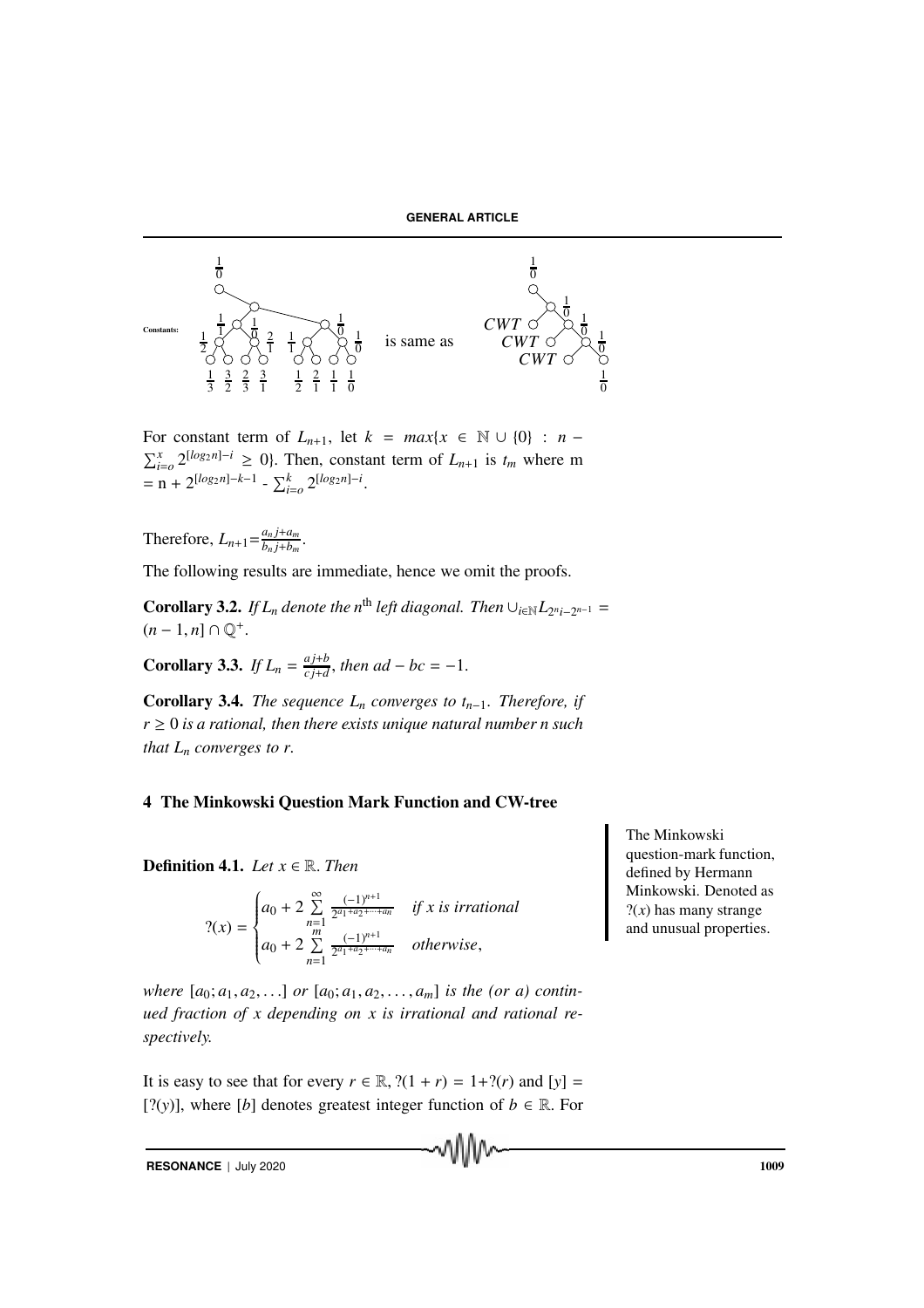more properties and to see how one obtains the Minkowski question mark function as the map between the dyadic tree and the Farey tree, refer [7]. In this section, we see how the Minkowski question mark function acts on CW-tree.



*Proof.* First note that  $?(\frac{a+b}{b})$  $\left(\frac{ab}{b}\right)$  =?  $\left(1+\frac{a}{b}\right)$  $\left(\frac{a}{b}\right) = 1 + ? \left(\frac{a}{b}\right)$  $\left(\frac{a}{b}\right) = 1 + x.$ Now we evaluate  $?(\frac{a}{a+b})$  in two cases.

$$
\frac{a}{b} < 1: \text{Let } \frac{a}{b} = [0; a_1, a_2, \dots, a_m]. \text{ Then we have}
$$
\n
$$
\frac{b}{a} = [a_1; a_2, \dots, a_m], \quad \frac{a+b}{a} = [a_1 + 1; a_2, \dots, a_m], \quad \frac{a}{a+b} = [0; a_1 + 1, a_2, \dots, a_m]. \text{ Consequently,}
$$
\n
$$
?(\frac{a}{a+b}) = 2 \sum_{i=1}^{m} \frac{(-1)^{i+1}}{2^{(a_1+1)+a_2+\dots+a_i}} = 2 \sum_{i=1}^{m} \frac{1}{2} \frac{(-1)^{i+1}}{2^{a_1+a_2+\dots+a_i}} = \frac{1}{2} ?(\frac{a}{b}) = \frac{x}{2}.
$$
\nHence  $?(\frac{a}{a+b}) = 1 + \frac{x}{2^{n+1}} - \frac{n+2}{2^{n+1}}$  as  $n = 0$ .

$$
\frac{a}{b} > 1: \text{ Let } \frac{a}{b} = [a_0; a_1, a_2, \dots, a_m].
$$
  
Then  $\frac{b}{a} = [0; a_0, a_1, a_2, \dots, a_m],$   
 $\frac{a+b}{a} = [1; a_0, a_1, a_2, \dots, a_m]$  and  $\frac{a}{a+b} = [0; 1, a_0, a_1, a_2, \dots, a_m].$ 

$$
?(\frac{a}{a+b}) = 2\left(\frac{1}{2} - \frac{1}{2^{1+a_0}} + \sum_{i=1}^{m} \frac{(-1)^{i+1}}{2^{1+a_0+\cdots+a_i}}\right)
$$
  
\n
$$
= 1 - \frac{2}{2^{1+a_0}} + 2\left(\frac{1}{2^{1+a_0}}\sum_{i=1}^{m} \frac{(-1)^{i+1}}{2^{a_1+a_2+\cdots+a_i}}\right)
$$
  
\n
$$
= 1 - \frac{2}{2^{1+a_0}} + \frac{1}{2^{1+a_0}}\left(-a_0 + a_0 + 2\sum_{i=1}^{m} \frac{(-1)^{i+1}}{2^{a_1+a_2+\cdots+a_i}}\right)
$$
  
\n
$$
= 1 - \frac{2}{2^{1+a_0}} + \frac{-a_0 + ?(\frac{a}{b})}{2^{1+a_0}}
$$

Thus  $?(\frac{a}{a+b}) = 1 + \frac{x-(n+2)}{2^{n+1}}$  $\frac{2^{n+1}}{2^{n+1}}$ . Hence the result.

 $\Box$ 

1010 **RESONANCE** | July 2020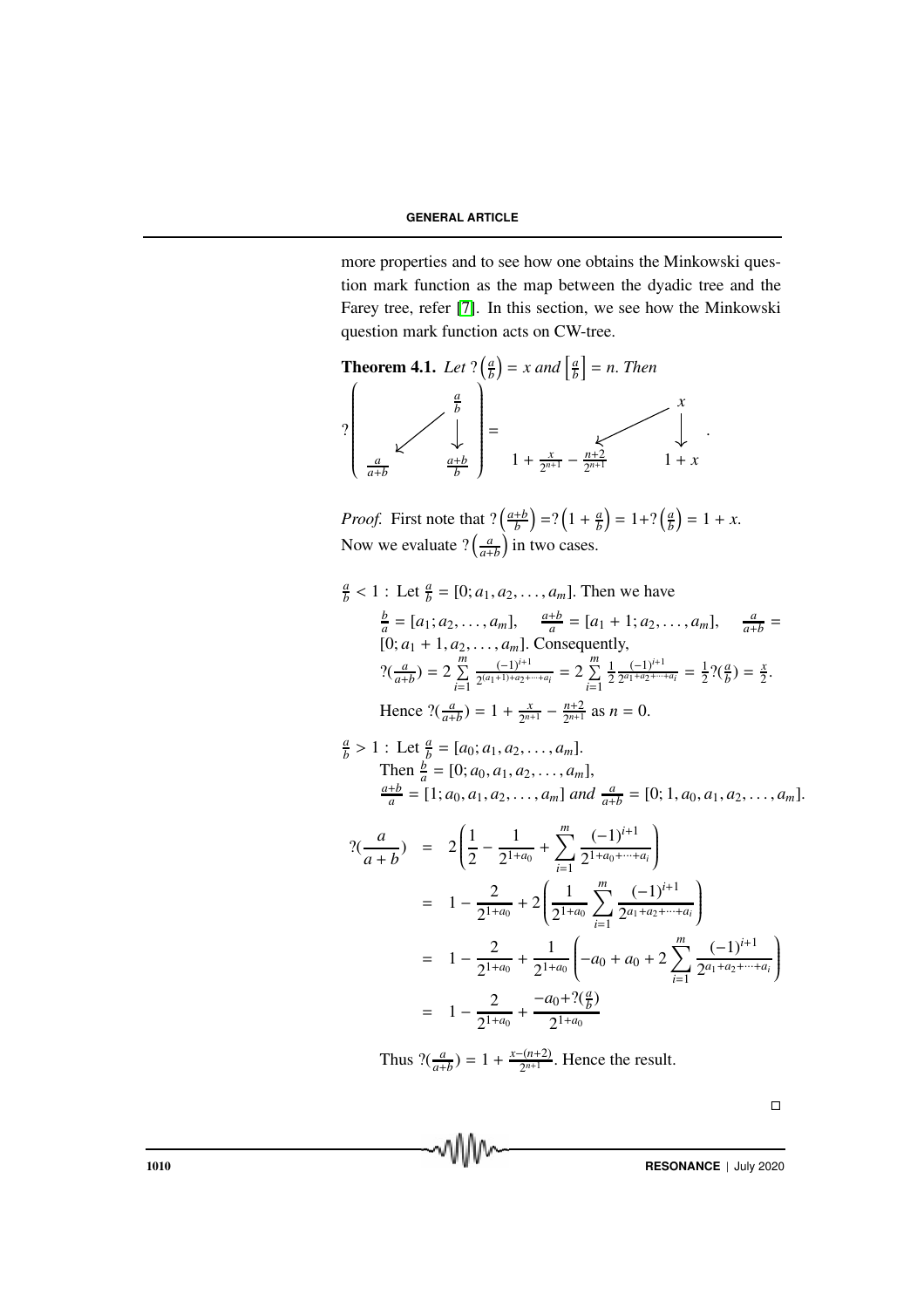The following result is a direct consequence of the above theorem.

Corollary 4.2. *Let P be a path in CW-tree. Then*

- *1.*  $?({PR^n}) = n+?({P}),$
- 2.  $?(PL^{n+1}) = \frac{1}{2^n} ?(PL),$
- 3.  $?(PLR^nL) = 1 2^{-n} + 2^{-(n+1)}$ ?(*PL*).

Theorem 4.3. *Let F<sup>n</sup> denotes the set of fractions at a level n in the CW-tree. Then*  $\Sigma$ *r*∈*F<sup>n</sup>*  $r = \sum$ *r*∈*F<sup>n</sup>* ?(*r*).

*Proof.* We prove the result by mathematical induction. First we The sum of all the show that result is true for  $n = 2$ .

$$
\sum_{r \in F_2} r = \frac{1}{2} + 2 = ?(\frac{1}{2}) + ?(2) = \sum_{r \in F_2} ?(r).
$$

We know that  $\frac{a}{b} \in F_n \Leftrightarrow \frac{b}{a} \in F_n$ . Hence without the loss of generality, we can assume that  $\frac{a}{b} > 1$ . Consequently,

if  $\frac{a}{b} = [a_0; a_1, a_2, \dots, a_m]$ , then  $\frac{b}{a} = [0; a_0; a_1, a_2, \dots, a_m]$ . Let  $?(\frac{a}{b}) = x$ .

$$
?(\frac{b}{a}) = 2 \sum_{i=0}^{m} \frac{(-1)^{i}}{2^{a_0 + a_1 + \dots + a_i}}
$$
  
=  $2 \left( \frac{1}{2^{a_0}} - \sum_{i=1}^{m} \frac{(-1)^{i+1}}{2^{a_0 + \dots + a_i}} \right)$   
=  $\frac{2}{2^{a_0}} - \frac{1}{2^{a_0}} \left( 2 \sum_{i=1}^{m} \frac{(-1)^{i+1}}{2^{a_1 + \dots + a_i}} \right)$   
=  $\frac{2}{2^{a_0}} - \frac{1}{2^{a_0}} \left( -a_0 + a_0 + 2 \sum_{i=1}^{m} \frac{(-1)^{i+1}}{2^{a_1 + \dots + a_i}} \right)$   
=  $\frac{2}{2^{a_0}} - \frac{x - a_0}{2^{a_0}} = \frac{2 + a_0 - x}{2^{a_0}}$ 

If  $\frac{a}{b} \in F_k$ , then  $\frac{a}{a+b}$ ,  $\frac{a+b}{b}$  $\frac{ab}{b}$ ,  $\frac{b}{a+b}$ ,  $\frac{a+b}{a}$  $\frac{+b}{a} \in F_{k+1}$ . Further,

$$
? \left( \frac{a}{a+b} \right) = 1 + \frac{x - (a+2)}{2^{1+a_0}},
$$

**RESONANCE** | July 2020 1011

Recall that in the CW-tree, every positive rational number is uniquely identified by a path. Hence we can assume path *P* as a positive rational number.

fractions in a level of the CW-tree is same as the sum of images of Minkowski question mark function on all the fractions of that level.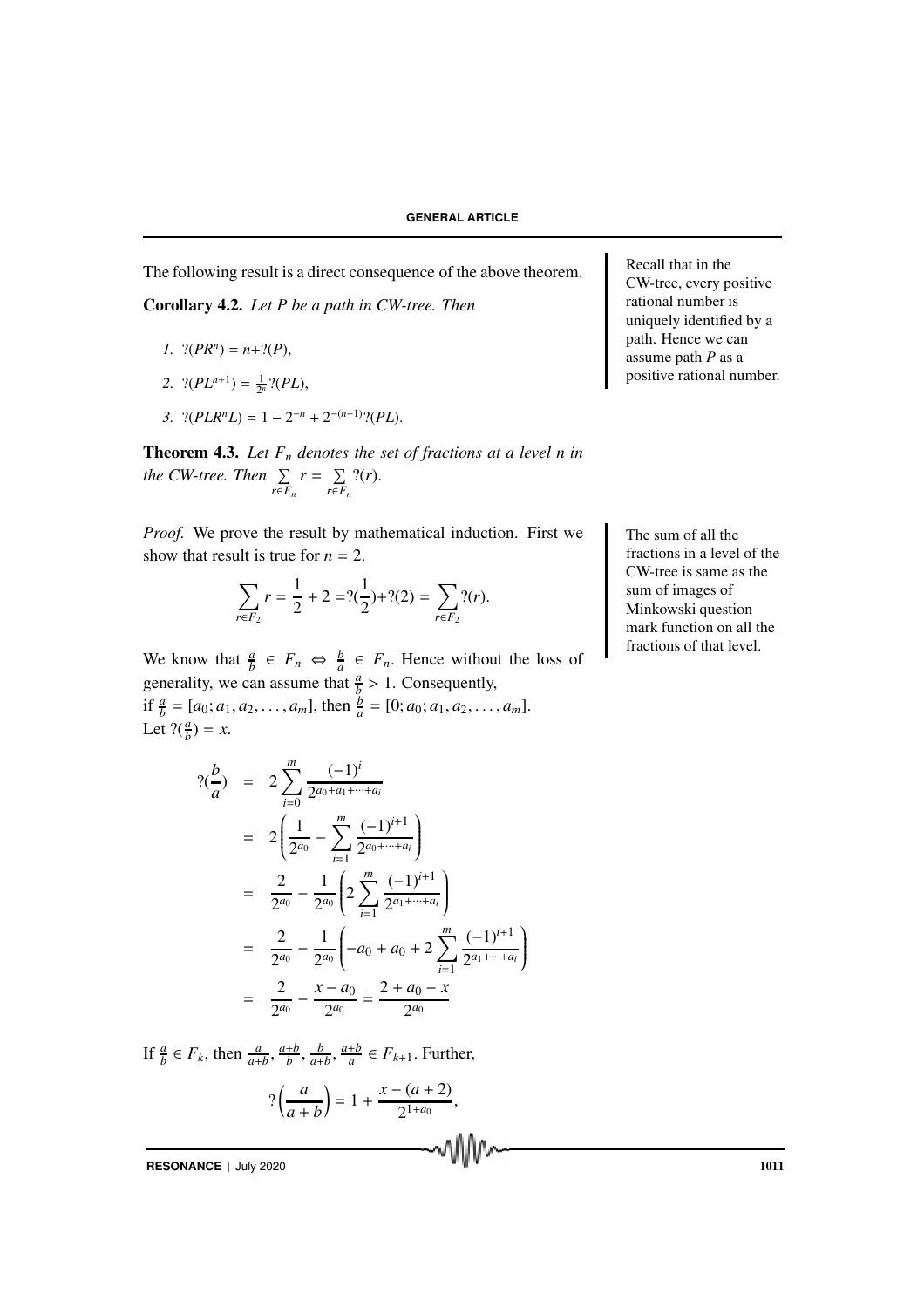and

$$
? \left(\frac{a+b}{b}\right) = 1 + x, \quad ? \left(\frac{b}{a+b}\right) = \frac{2+a_0-x}{2^{1+a_0}}
$$

$$
? \left(\frac{a+b}{a}\right) = 1 + \frac{2+a_0-x}{2^{a_0}}.
$$

,

Thus

$$
? \left(\frac{a}{a+b}\right) + ? \left(\frac{a+b}{b}\right) + ? \left(\frac{b}{a+b}\right) + ? \left(\frac{a+b}{a}\right) = 3 + x + \frac{2+a_0-x}{2^{a_0}}
$$

$$
= 3 + ? \left(\frac{a}{b}\right) + ? \left(\frac{b}{a}\right).
$$

That is  $\Sigma$ *r*∈*F<sup>n</sup>*  $?(r) = 3 \cdot 2^{n-3} + \sum$ *r*∈*Fn*−<sup>1</sup> ?(*r*). We got the same recurrence relation for sum of fraction at a level *n* of CW-tree [refer Part(11) of Theorem 1.1]. Since both sums have the same recurrence relation and the same starting value, the result follows.

It is easy to see that

$$
? (L_i) = ?(t_{i-1}) + \left(\frac{1}{2^{j-1}}\right) 2^{\left([t_{i-1}] - [\log_2(i-1)]\right)},
$$

where  $L_i$  and  $\left(\frac{1}{2}\right)$  $\frac{1}{2^{j-1}}$  are sequences. Hence, we obtain the following tree, when we apply the Minkowski question function on diagonals of CW-tree.

**1012 RESONANCE** | July 2020